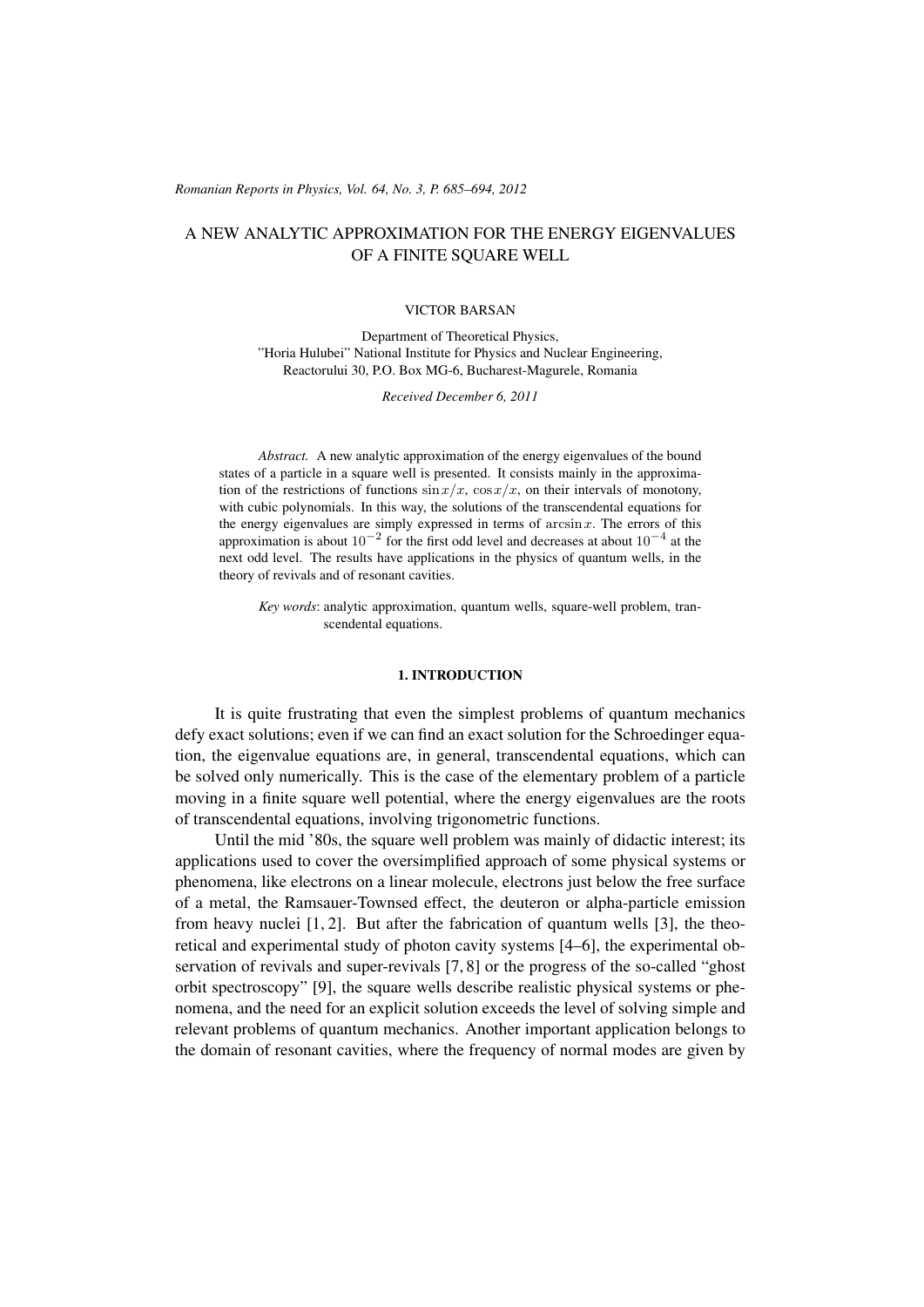the same equations, see [10, 11].

A review of the main results obtained in the attempts of solving the energy eigenvalue equation for the bound states of a quantum particle moving in a finite square well is exposed in [12]. Among them, a special interest presents a simple approximation of the solution, given by Baker *et al.*, and an exact power series expansion, obtained by Aronstein and Stroud [13]. However, Barker's approximation is quite poor for the first energy levels, and the Aronstein - Stroud solution gives, instead of an expression valid for any value of the independent variable, only series expansions in the neighborhood of specific points.

In this paper, we shall present a new analytic approximation for the energy eigenstates of a square well, which has the advantage of being quite precise, and providing a simple expression of the roots, in terms of elementary functions. It is based on the approximation of the restrictions of the functions  $\sin(x)/x$ ,  $\cos(x)/x$  on their intervals of monotony, with three-order polynomials. This method improves the approach presented in [12], where a similar approximation has been worked out with second-degree polynomials.

The structure of this paper is the following: in Section 2, the problem of energy eigenvalues is outlined and the transcendental equations to be solved are introduced. The approached used in order to get a new approximations of the solutions is described and the main mathematical formulas to be used are indicated. In Section 3, this approach is worked out in detail, for the case of the second level of odd parity; after that, the general cases, both for even and odd states, are obtained. The solution for the first odd level is obtained separately. The last section is devoted to conclusions.

### 2. THE BOUND STATES OF A SQUARE WELL: A NEW APPROACH

Let us outline the problem of a quantum particle in a square well, mainly in order to define the notations. For a particle of mass  $m$  moving in a finite square well potential:

$$
V(x) = \begin{cases} -U, & |x| < a/2\\ 0, & \text{elsewhere} \end{cases}
$$
 (1)

the eigenvalue equations for the energy of bound states (which have well defined parity – a consequence of the symmetry of the potential, see for instance  $[15]$  p.48) are equivalent to:

$$
\frac{\sin \zeta(p)}{\zeta(p)} = \pm p, \quad \frac{\cos \xi(p)}{\xi(p)} = \pm p \tag{2}
$$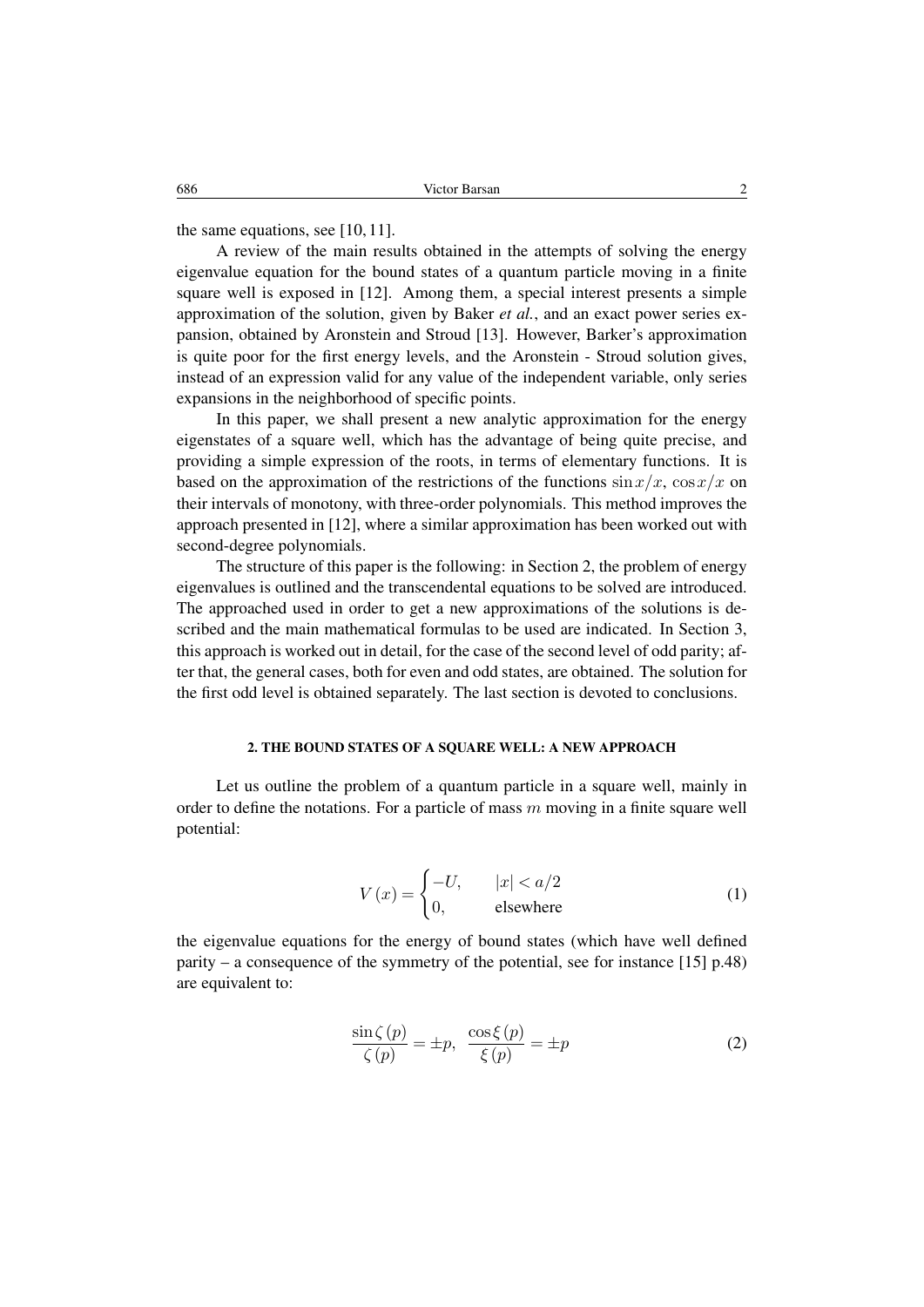The roots correspond to the intersections of the functions  $\sin x/x$ ,  $\cos x/x$  with the line  $y = \pm p$ . The number of roots depends on the value of p. To solve these equations means to find explicit expressions for  $\zeta(p)$ ,  $\xi(p)$  – a highly non-trivial mathematical problem. The quantity  $p$  is the inverse of the potential strength  $P$ :

$$
P = \frac{a}{2} \left(\frac{2mU}{\hbar^2}\right)^{1/2} = \frac{1}{p}
$$
 (3)

The alternation of signs, in (2), is connected to the parity of states and has, in fact, the following aspect. The extremum points of the function  $\cos x/x$  are given by the roots  $r_{cn}$  of the equation:

$$
\tan x = -\frac{1}{x} \tag{4}
$$

where we denoted by  $r_{cn}$  the root close to  $(n-1)\pi$ . The eigenvalue equations for even states are:

$$
x \in \left(0, \frac{\pi}{2}\right) : \frac{\cos x}{x} = p; \ x \equiv \xi_1(p) \tag{5}
$$

$$
x \in \left(r_{c2}, \frac{3\pi}{2}\right): \frac{\cos x}{x} = -p; x \equiv \xi_2(p)
$$
 (6)

$$
x \in \left(r_{c3}, \frac{5\pi}{2}\right) : \frac{\cos x}{x} = p; \ x \equiv \xi_3(p) \tag{7}
$$

and so on.

Similarly, the extremum points of the function  $\sin(x/x)$  are the roots  $r_{sn}$  of the equation:

$$
\tan x = x \tag{8}
$$

where we denoted by  $r_{sn}$  the root close to  $\left(n-\frac{1}{2}\right)$  $(\frac{1}{2})\pi$ . The eigenvalue equations for odd states are:

$$
x \in (0, \pi): \frac{\sin x}{x} = p; \ x \equiv \zeta_1(p)
$$
 (9)

$$
x \in (r_{s,2}, 2\pi) : \frac{\sin x}{x} = -p; \ x \equiv \zeta_2(p) \tag{10}
$$

$$
x \in (r_{s,3}, 3\pi) : \frac{\sin x}{x} = p; \ x \equiv \zeta_3(p) \tag{11}
$$

and so on. Each of the equations (5) - (7), (9) - (11) has a unique solution,  $\xi_1(p)$ ,  $\xi_2(p)$ ,  $\xi_3(p)$ , respectively  $\zeta_1(p)$ ,  $\zeta_2(p)$ ,  $\zeta_3(p)$ . On the aforementioned intervals,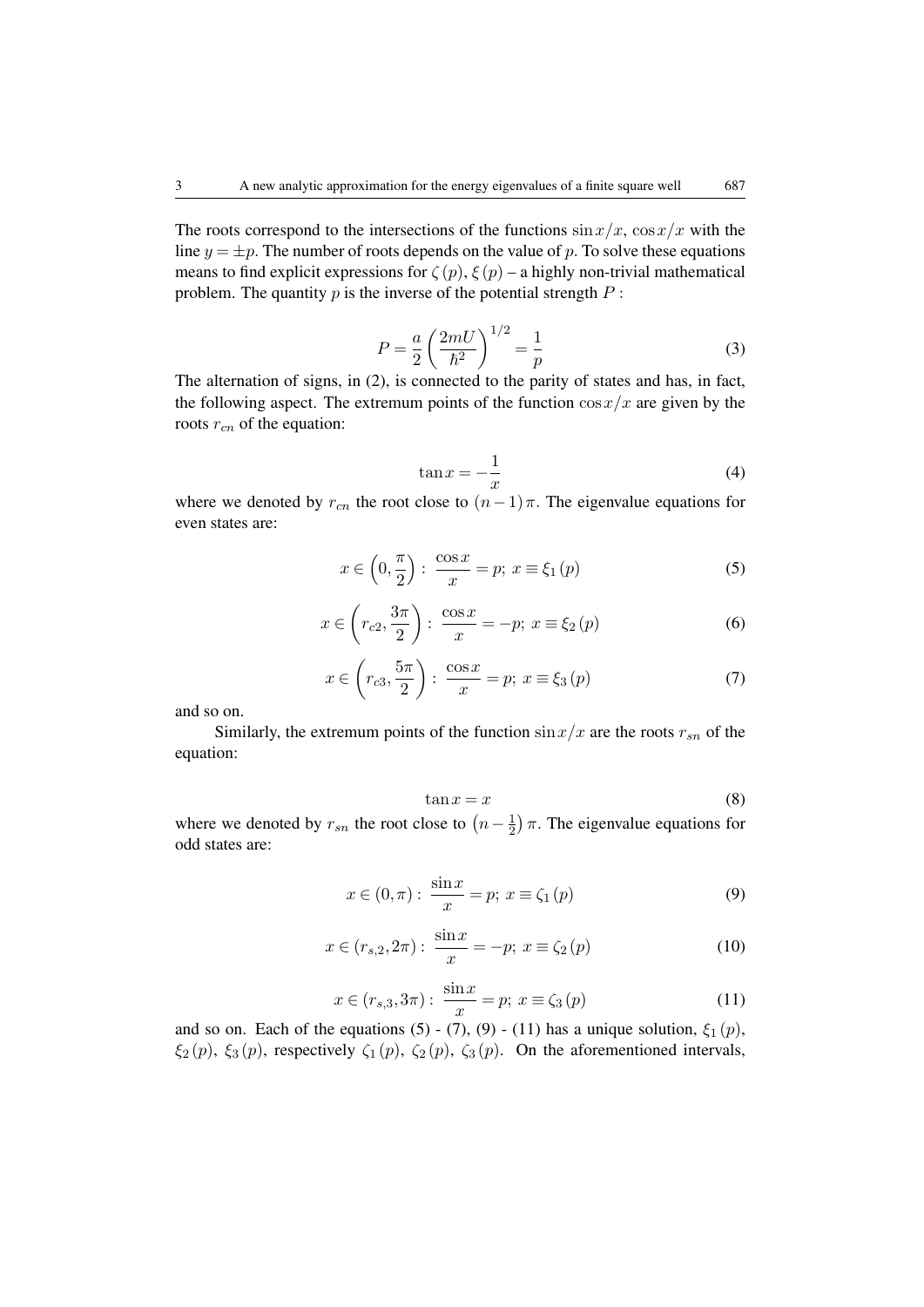the functions  $\cos x/x$ ,  $\sin x/x$  are monotonous, and can be inverted. The inverse functions are  $\xi_1(p)$ ,  $\xi_2(p)$ ,  $\xi_3(p)$ , respectively  $\zeta_1(p)$ ,  $\zeta_2(p)$ ,  $\zeta_3(p)$ .

Geometrically, we can obtain the inverse of a function  $y = y(x)$ , taking its symmetric with respect to the first bisectrix, *i.e.* by plotting the curve  $(y, x)$  instead of  $(x,y)$ . Analytically, we shall approximate the restrictions of  $\sin x/x$ ,  $\cos x/x$  on the intervals defined in (5-7), (9-11), etc., with cubic polynomials:

$$
y(x) = a_3x^3 + a_2x^2 + a_1x + a_0
$$

Inverting this equation, *i.e.* writing  $x = x(y)$ , we find explicit approximate expressions for the functions  $\zeta_i$ ,  $\xi_i$ .

In the next section, we shall develop this approach. As using a simple expression for the roots of a cubic equation is essential for obtaining a convenient approximation, we shall mention here, following Glasser [16], that a trinomic cubic of the form:

$$
x^3 - x + t = 0, \ t < \frac{2}{\sqrt{27}}
$$
 (12)

has the solutions:

$$
x_1 = \frac{2}{\sqrt{3}} \sin\left(\frac{1}{3}\arcsin\left(\frac{\sqrt{27}}{2}t\right)\right) \tag{13}
$$

$$
x_{2,3} = -\frac{1}{\sqrt{3}} \sin\left(\frac{1}{3}\arcsin\left(\frac{\sqrt{27}}{2}t\right)\right) \pm \cos\left(\frac{1}{3}\arcsin\left(\frac{\sqrt{27}}{2}t\right)\right) \tag{14}
$$

## 3. ANALYTIC APPROXIMATIONS OF THE ROOTS OF THE TRANSCENDENTAL EQUATIONS

We shall find approximate analytic solutions for the roots  $\zeta_i$ ,  $\xi_i$ , following the method outlined in the previous section. We shall work out in detail a particular case, and we give finally the general results.

In fact, we shall evaluate  $\zeta_2$ , so we shall invert the function  $\sin(x/x)$  on the interval  $(r_{s2},2\pi)$ , where  $r_{s2} = 4.493409457909064...$  is the root of the equation  $\tan x = x$ , close to  $3\pi/2 \approx 4.7124$ . Shifting the x coordinate:

$$
X = x - 2\pi \tag{15}
$$

the cubic polynomial which approximate the restriction of  $\sin(x/x)$  on the considered interval is: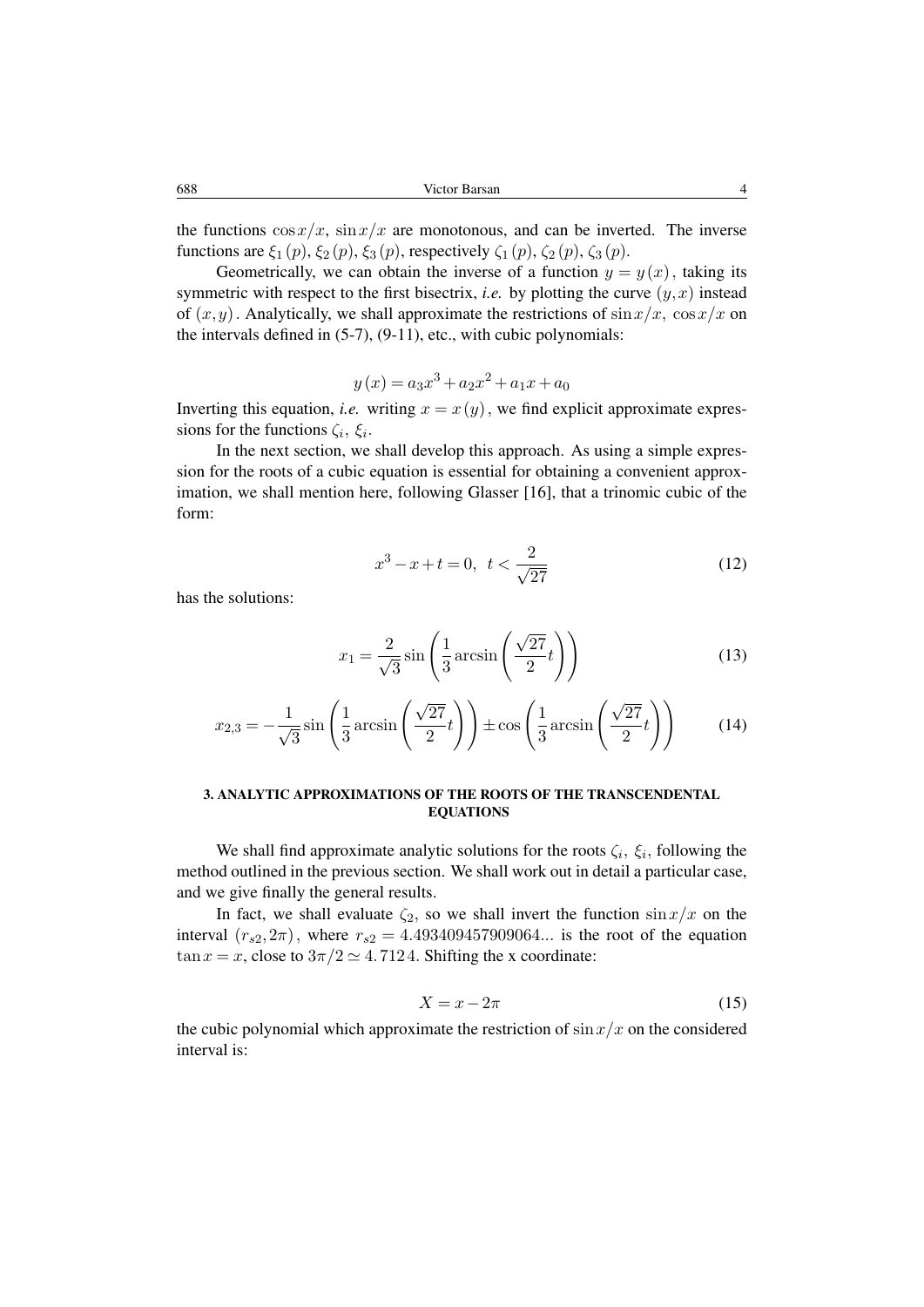$$
y(X) = a_3 X^3 + a_2 X^2 + a_1 X \tag{16}
$$

The curve has a zero in  $x = 2\pi$ . We shall ask  $y(X)$  to have a minimum in the point  $x = r_2$  or

$$
X_{m2} = r_2 - 2\pi
$$
 (17)

with the value:

$$
M_{s2} = \frac{\sin r_2}{r_2} = -0.217234...
$$
 (18)

We shall also ask that the derivative of  $y(X)$  vanishes in  $X_{m2}$ , and has the same derivative as  $\sin x/x$  in  $X = 0$ . So, from these equations:

$$
y(X_{m2}) = M_{s2}, y'(X_{m2}) = 0, y'(X_{m2}) = \frac{1}{2\pi}
$$
 (19)

we can obtain the coefficients of the polynomial (16):

$$
a_3 = 2\frac{2M_{s2}}{X_{m2}^3} + \frac{a_1}{X_{m2}^2} = -\frac{2M_{s2}}{X_{m2}^3} + \frac{1}{2\pi X_{m2}^2}
$$
(20)

$$
a_2 = +\frac{3M_{s2}}{X_{m2}^2} - \frac{2a_1}{X_{m2}} = \frac{3M_{s2}}{X_{m2}^2} - \frac{1}{\pi X_{m2}}
$$
(21)

$$
a_1 = \frac{1}{2\pi} \tag{22}
$$

In order to invert (16), we have to solve:

$$
a_3X^3 + a_2X^2 + a_1X - y = 0\tag{23}
$$

Dividing by  $a_3$  and changing the variable to:

$$
X = z - \frac{a_2}{3a_3}
$$
 (24)

we get:

$$
z^3 + A_1 z + A_0 = 0 \tag{25}
$$

with:

$$
A_1 = \frac{a_1}{a_3} - \frac{1}{3} \frac{a_2^2}{a_3^2} < 0, \quad A_0 = \frac{2}{27} \frac{a_2^3}{a_3^3} - \frac{y}{a_3} - \frac{a_1 a_2}{3 a_3^2} \tag{26}
$$

Using a change of scale:

$$
z = au \tag{27}
$$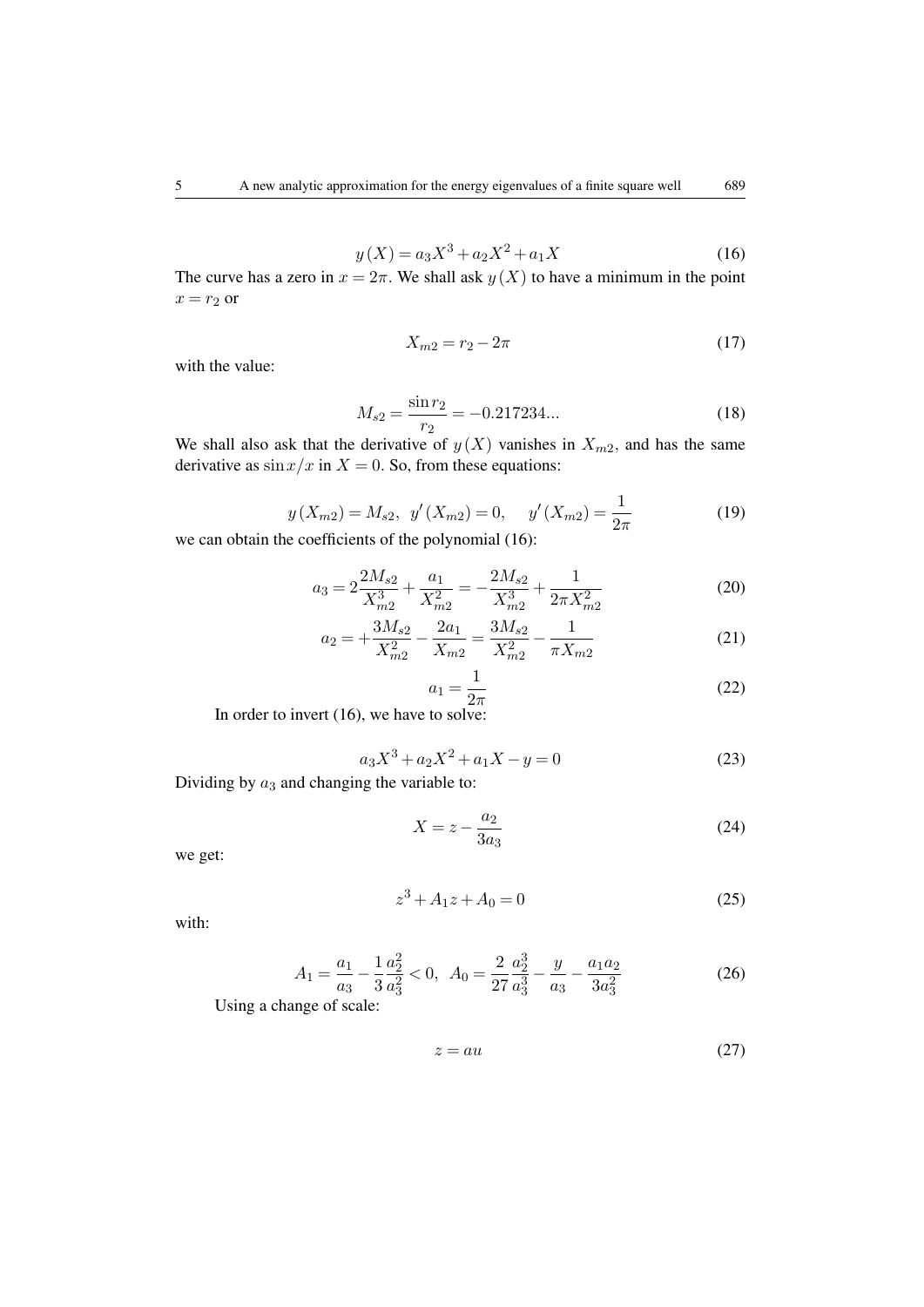$$
u^3 - u + \frac{A_0}{|A_1|^{3/2}} = 0
$$
\n(28)

if we choose:

$$
a = |A_1|^{1/2}
$$
 (29)  
29) (27) (24) (15) we get

Finally, with (12), (13), (29), (27), (24), (15), we get:

$$
x(y) = 2\pi - \frac{a_2}{3a_3} + \frac{2}{\sqrt{3}} |A_1|^{1/2} \sin\left(\frac{1}{3}\arcsin\left(\frac{\sqrt{27}}{2} \frac{A_0}{|A_1|^{3/2}}\right)\right),\qquad(30)
$$

$$
M_{s2} < y < 0
$$

and:

$$
\zeta_2(x) = 2\pi - \frac{a_2}{3a_3} + \frac{2}{\sqrt{3}} |A_1|^{1/2} \sin\left(\frac{1}{3}\arcsin\left(\frac{\sqrt{27}}{2} \frac{A_0(x)}{|A_1|^{3/2}}\right)\right),
$$
\n
$$
-m_2 < x < 0
$$
\n(31)

Numerically, this means:

$$
\zeta_2 (x = -p) = 5.9562 - 2.9257 \sin \left( \frac{1}{3} \arcsin (6.1213p - 0.32970) \right) \tag{32}
$$

Formula (32) should be compared with Barker's result, eq. (13) of [13], for  $n=4$ :

$$
\alpha_4 = \frac{P}{P+1} \left( 2\pi - \frac{(2\pi)^3}{6(P+1)^3} \right) \tag{33}
$$

Putting  $P = 1/p$ , and taking into consideration as the precision of Barker's formula cover not more than cubic terms:

$$
\alpha_4(p) = 2\pi - 2\pi p + 2\pi p^2 - p^3 \left(2\pi + \frac{4}{3}\pi^3\right) \simeq \zeta_2(x = -p) \tag{34}
$$

Simple numeric check shows that our formula has an error of 3.187  $1 \times 10^{-4}$  for  $p =$ 0.1, while Barker's one - of  $-8.2582 \times 10^{-4}$ ; for  $p = 0.2$ , our error is  $1.1618 \times 10^{-3}$ , about 20 times smaller than Barker's one.

Following exactly the same way, we can obtain the formula for  $\zeta_n$ , for arbitrary  $n.$  We need however to define appropriate symbols, generalizing the previous ones for a general index  $n$ .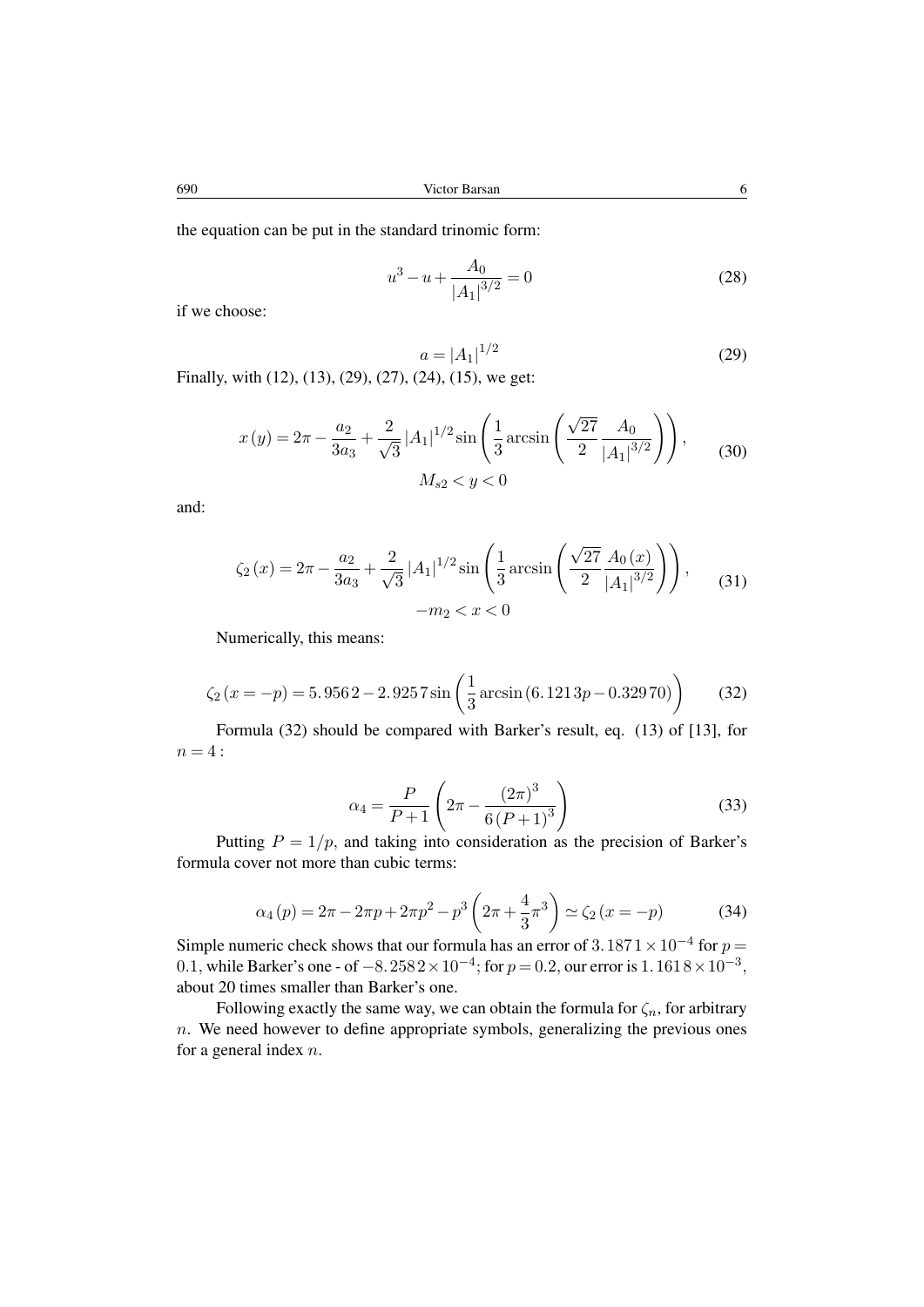As the zeros of the function  $\sin x/x$  occurs in  $x = n\pi$ , it is convenient to write the approximation polynomial for the restriction of this function on the interval  $\left(\left(n-\frac{1}{2}\right)\right)$  $(\frac{1}{2}) \pi, n\pi$ ) with respect to a shifted coordinate  $X_{s,n}$ :

$$
X_{sn} = x - n\pi \tag{35}
$$

The function has an extremum point in  $x = r_{s,n}$ , near  $\left(n - \frac{1}{2}\right)$  $(\frac{1}{2})\pi$ ; its value in this point is:

$$
M_{sn} = \frac{\sin r_{s,n}}{r_{s,n}}\tag{36}
$$

We shall denote the position of the extremum point on the shifted axis by

$$
X_{sn,M} = r_{s,n} - n\pi \tag{37}
$$

The cubic polynomial which approximates the restriction of the function  $\sin(x/x)$  on the interval  $\left(\left(n-\frac{1}{2}\right)\right)$  $(\frac{1}{2})\pi, n\pi$ ) can be written, in the variable  $X_{s,n}$ , as:

$$
y(X_{sn}) = a_{sn,3}X_{sn}^3 + a_{sn,2}X_{sn}^2 + a_{sn,1}X_{sn}
$$
 (38)

We find that:

$$
a_{sn,3} = -\frac{2M_{sn}}{X_{sn,M}^3} + \frac{a_{sn,1}}{X_{sn,M}^2}; \ a_{sn,2} = \frac{3M_{sn}}{X_{sn,M}^2} - \frac{2a_{sn,1}}{X_{sn,M}}; \ a_{sn,1} = \frac{(-1)^n}{n\pi} \tag{39}
$$

With the notations:

$$
A_{sn,1} = \frac{a_{sn,1}}{a_{sn,3}} - \frac{1}{3} \frac{a_{sn,2}^2}{a_{sn,3}^2} < 0; \ \ A_{sn,0}(x) = \frac{2}{27} \frac{a_{sn,2}^3}{a_{sn,3}^3} - \frac{1}{3} \frac{a_{sn,1}a_{sn,2}}{a_{sn,3}^2} - \frac{x}{a_{sn,3}} \tag{40}
$$

the inverse of the restriction of the function  $\sin(x/x)$  on the interval  $\left(\left(n-\frac{1}{2}\right)\right)$  $\frac{1}{2}$ )  $\pi$ ,  $n\pi$ ) is:

$$
\zeta_n(x) = n\pi - \frac{a_{sn,2}}{3a_{sn,3}} + \frac{2}{\sqrt{3}} |A_{sn,1}|^{1/2} \sin\left(\frac{1}{3}\arcsin\left(\frac{\sqrt{27}}{2}\frac{A_{sn,0}(x)}{|A_{sn,1}|^{3/2}}\right)\right)
$$
(41)

$$
n > 1, \text{ odd}: 0 < x < M_{sn}; \qquad n \text{ even}: M_{sn} < x < 0. \tag{42}
$$

Similarly, as the zeros of the function  $\cos x/x$  occurs in  $x = (n - \frac{1}{2})$  $(\frac{1}{2})\pi$ , it is convenient to write the approximation polynomial for the restriction of this function on the interval  $(n\pi, (n-\frac{1}{2}))$  $(\frac{1}{2})\pi$ ) with respect to a shifted coordinate

$$
X_{cn} = x - \left(n - \frac{1}{2}\right)\pi\tag{43}
$$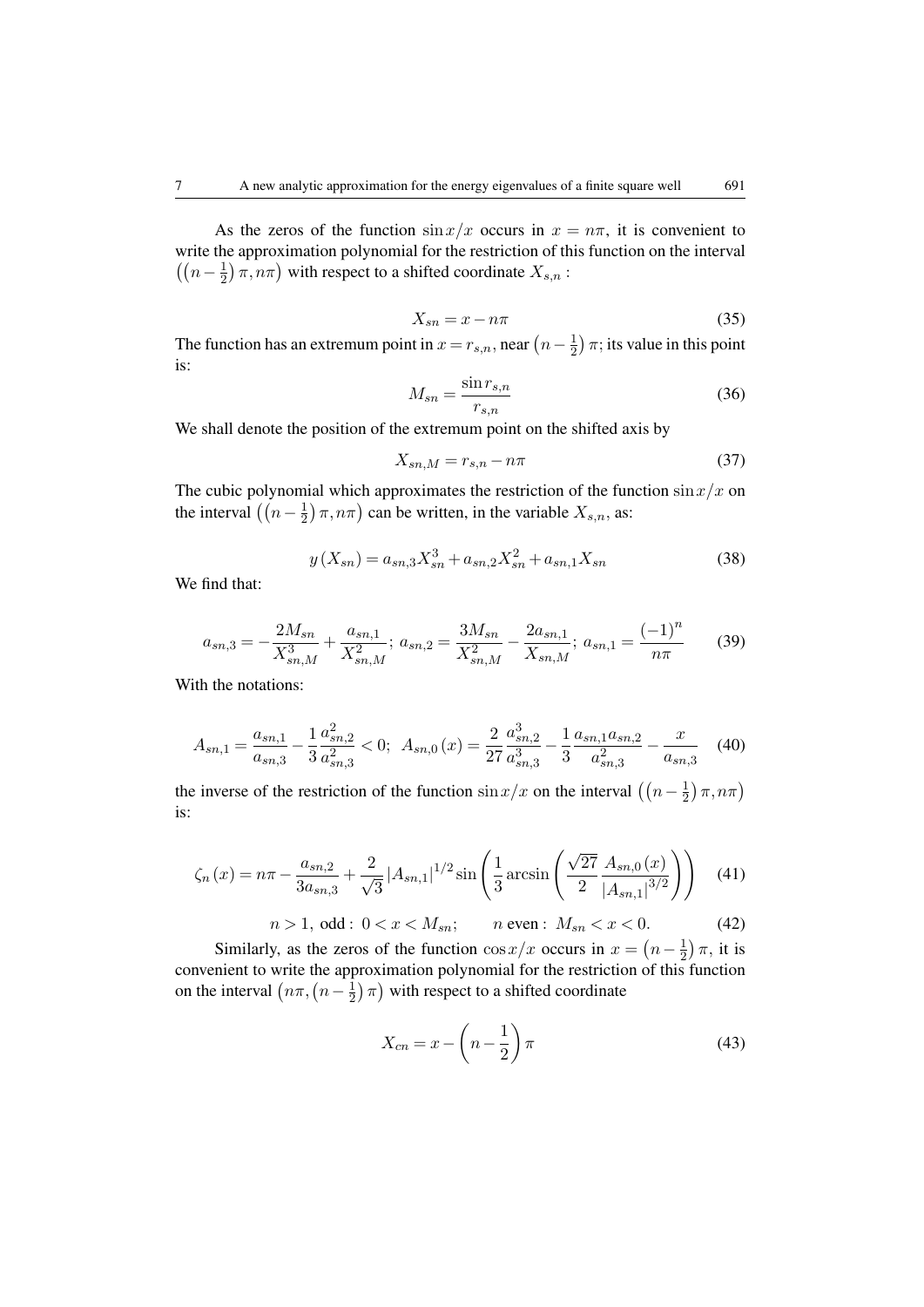The function has an extremum point  $r_{cn}$ , in the neighborhood of  $(n-1)\pi$ . In this point, having the coordinate  $X_{cn,M} = r_{cn} - \left(n - \frac{1}{2}\right)$  $(\frac{1}{2})$   $\pi$  on the shifted axis, the function takes the value:

$$
M_{cn} = \frac{\cos r_{c,n}}{r_{c,n}}\tag{44}
$$

The cubic polynomial which approximates the restriction of the function  $\cos x/x$  on the interval  $(n\pi, (n-\frac{1}{2}))$  $(\frac{1}{2})\pi$ ) can be written, in the variable  $X_{c,n}$ , as:

$$
y(X_{cn}) = a_{cn,3}X_{cn}^3 + a_{cn,2}X_{cn}^2 + a_{cn,1}X_{cn}
$$
(45)

Only the coefficient  $a_{cn,1}$  takes a different value:

$$
a_{cn,1} = \frac{(-1)^n}{\left(n - \frac{1}{2}\right)\pi} \tag{46}
$$

The coefficients  $a_{cn,3}$ ,  $a_{cn,2}$  can be obtained from (39), just replacing the index s with c; the same is true for  $A_{cn,1}$ ,  $A_{cn,0}$ , (see eq. (40)) which enter in the final formula:

$$
\xi_n(x) = \left(n - \frac{1}{2}\right)\pi - \frac{a_{cn,2}}{3a_{cn,3}} + \frac{2}{\sqrt{3}}|A_{cn,1}|^{1/2}\sin\left(\frac{1}{3}\arcsin\left(\frac{\sqrt{27}}{2}\frac{A_{cn,0}(x)}{|A_{cn,1}|^{3/2}}\right)\right)
$$
(47)  

$$
n > 1 \text{ odd}: 0 < x < M_{cn}; \quad n \text{ even}: M_{cn} < x < 0
$$
 (48)

Even if the formulas (41), (47) may seem cumbersome, this impression is due mainly by the numerical coefficients; in fact, their aspect is quite simple, see (32). The main message of our results is that the energy eigenvalues of bound states in a square well are essentially proportional with:

$$
\left(a + \sin\left(\frac{1}{3}\arcsin(b \cdot p + c)\right)\right)^2\tag{49}
$$

where  $a, b, c, d$  are numerical coefficients, dependent only of the quantum number n of the bound state, and  $p = 1/P$ , the potential strength. Let us remember that, if we approximate the monotonic parts of the functions  $\sin x/x$ ,  $\cos x/x$  with quadratic polynomials, instead of cubic ones, the same eigenvalues are essentially proportional to [12]:

$$
\left(a+\sqrt{p+b}\right)^2\tag{50}
$$

Even if both approximations use only elementary functions, it is easy to see that the solutions obtained involving cubic polynomials are much more complicated that those generated by quadratic polynomials.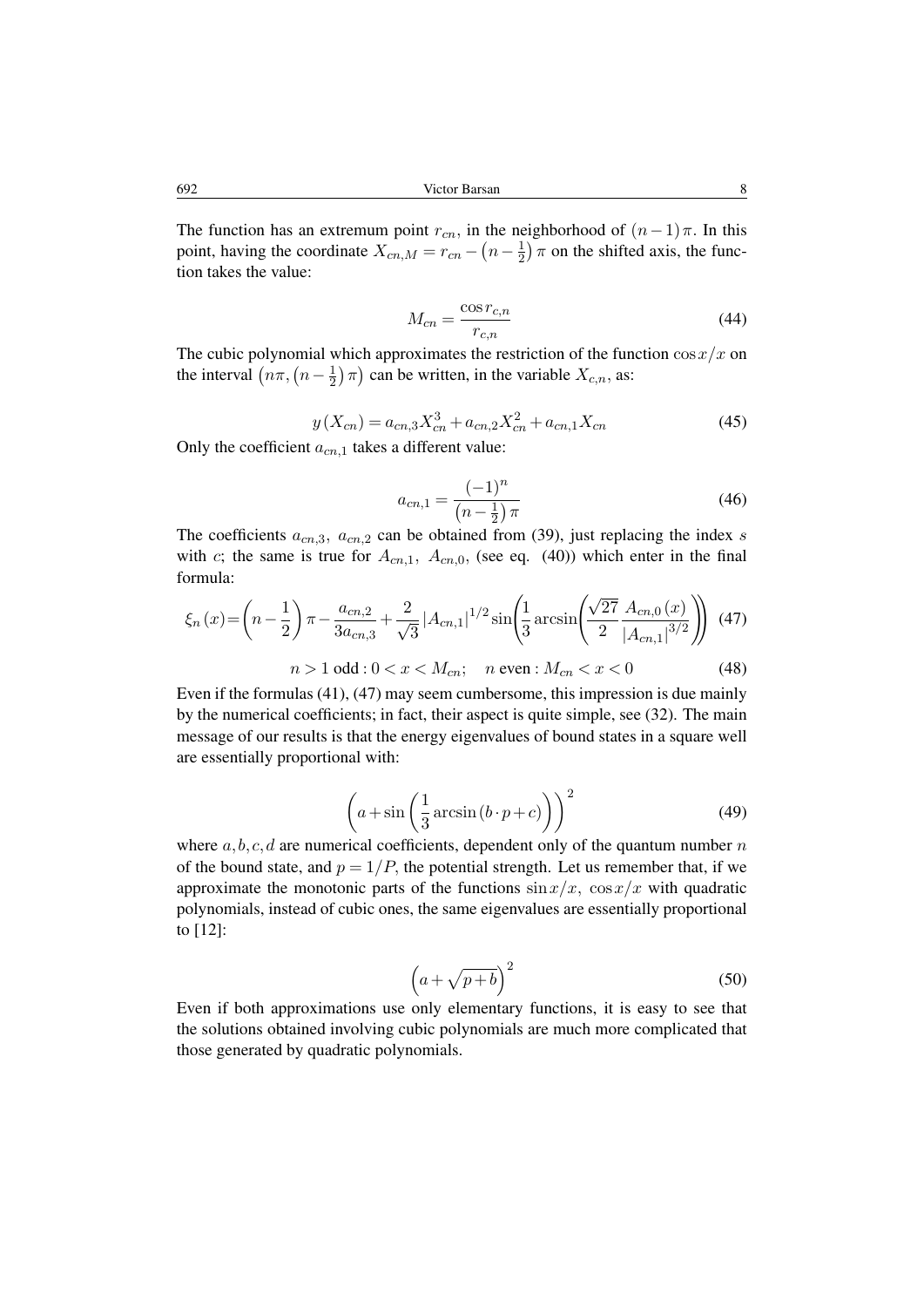The root  $\xi_1$  cannot be approximated with a polynomial, so it cannot be obtained using this approach. However, there are quite good approximations for this function (see for instance [12]). By contrary, the root  $\zeta_1$  can be calculated with our method, even if it cannot be obtained directly from (41). The result is:

$$
\zeta_1(x) = \frac{\pi (1-x)^{1/2}}{2^{1/2}} \times \frac{1}{-\frac{1}{\sqrt{3}}\sin\left(\frac{1}{3}\arcsin\left(\frac{3^{3/2}}{2^{5/2}}(1-x)^{1/2}\right)\right) + \cos\left(\frac{1}{3}\arcsin\left(\frac{3^{3/2}}{2^{5/2}}(1-x)^{1/2}\right)\right)}
$$
(51)

and the error is typically of order of some few percentages.

### 4. CONCLUSIONS

The transcendental equations for the energy eigenvalues of bound states of a quantum particle in a square well are solved approximately, using an approximation of the monotonous sectors of the functions  $\sin(x)/x$ ,  $\cos(x)/x$  with cubic polynomials. This method is an improvement of a previous approach, in which second order polynomials have been used. The solution is written in terms of simple combinations of elementary functions. The result is compared with the most popular approximation used till now, and one can see that the errors of our solution are sensibly smaller. An advantage of this approach is that it is obtained with very simple mathematics, mainly at high school level. However, the solution obtained in this way gives excellent results, especially for not very small quantum numbers, for all the values of the potential strength compatible with the respective root.

*Acknowledgements.* The financial support of the ANCS project PN 09 37 01 06 and of JINR Dubna - IFIN-HH Magurele-Bucharest project no. 01-3-1072-2009/2013 are kindly acknowledged.

#### **REFERENCES**

- 1. D. J. Griffiths, *Introduction to Quantum Mechanics* (2005).
- 2. R. A. Serway *et al.*, *Modern Physics* (2005).
- 3. R. M. Kolbas, N. Holonyak, Jr., Am. J. Phys. 52, 431 (1984).
- 4. I. Sh. Averbuch, Phys. Rev.A46, R2205 (1992).
- 5. R. P. Lungu, Rom. J. Phys. 44, 939 (1999); 45, 25 and 427 (2000); Rom. Rep. Phys. 52, 233 (2000); 52, 265 (2000); Physica Scripta 75, 206 (2007).
- 6. R. P. Lungu, A. Manolescu, Physica Scripta 59, 331 (1999); 62, 97 and 433 (2000); Int. J. Mod. Phys. B15, 4245 (2001).
- 7. D. L. Aronstein, C. R. Stroud, Phys. Rev. A55, 4526 (1997).
- 8. A. Venugopalan, G. S. Agarwal, Phys. Rev. A59, 1413 (1999).